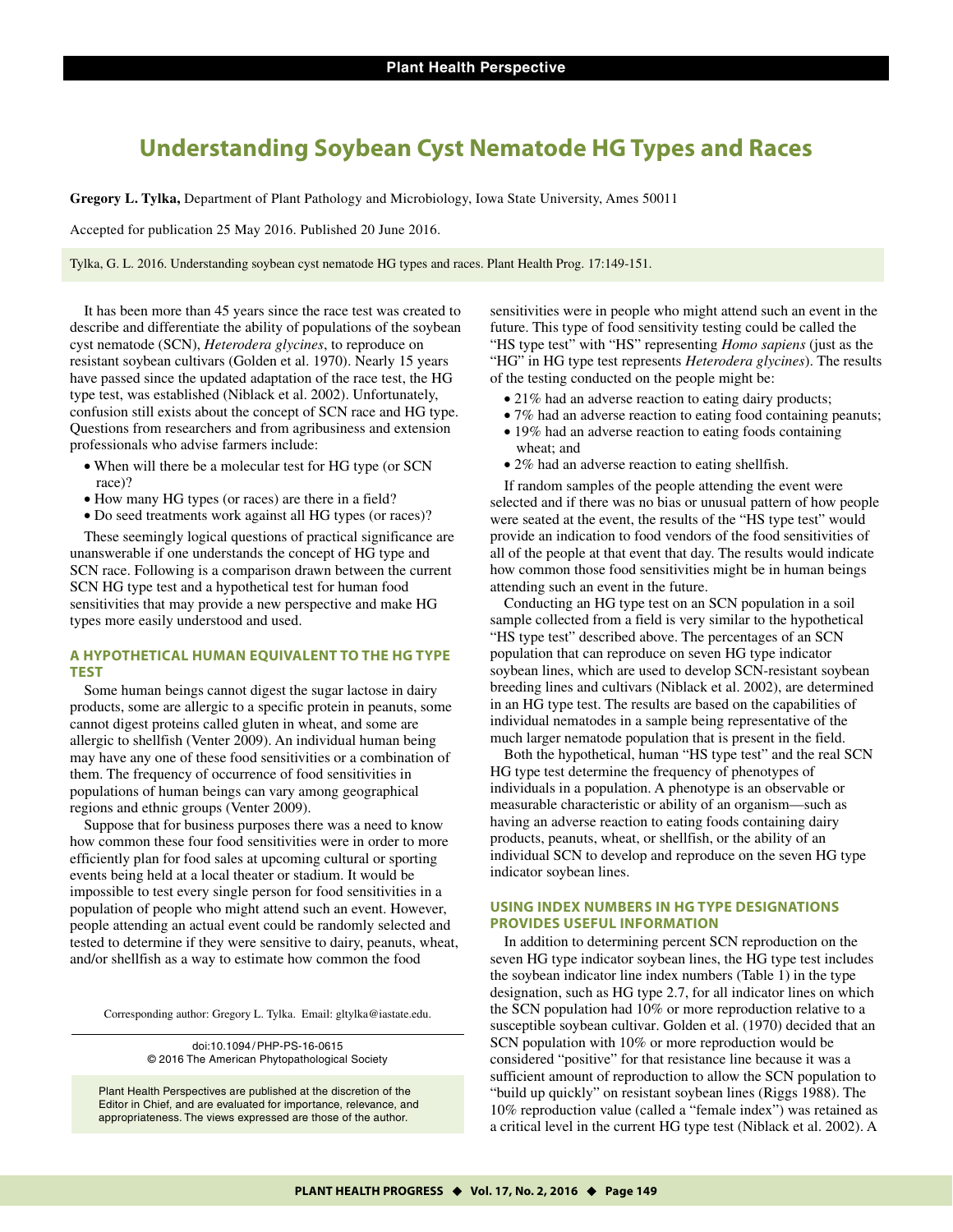female index of no more than 10% also is considered the amount of SCN reproduction allowed by a resistant soybean line or cultivar (Schmitt and Shannon 1992).

Index numbers could be assigned to the foods used in the hypothetical "HS type test." Dairy could be designated as indicator food #1, peanuts could be #2, wheat could be #3, and shellfish could be #4 (Table 1). The population of people tested at the event could be described based on the food sensitivities that were present in at least 10% of the population (if 10% was deemed to be a critical level for the food vendors). In the example given above, the population would be an "HS type 1.3" because more than 10% of the tested samples of human beings were sensitive to indicator foods #1 (dairy) and #3 (wheat).

Those working to manage SCN primarily need to remember that HG type test indicator line #2 corresponds to PI 88788 (Table 1) because PI 88788 is the source of resistance available in more than 95% of currently available SCN-resistant soybean cultivars (Tylka and Mullaney 2015). So, an SCN population with an HG type with the number 2 in it (such as 2 or 2.7 or 1.2.5.7) has increased reproduction (>10% female index) on PI 88788, and the performance of an SCN-resistant soybean cultivar with the PI 88788 source of resistance may be less than optimum. The other numbers in the HG type designation represent other HG type indicator lines (Table 1) on which reproduction was 10% or greater. If an SCN population does not have a female index greater than 10% on any of the seven HG type indicator lines, it is designated as HG type 0 (Niblack et al. 2002).

The results of the hypothetical "HS type test" would have useful, practical significance, just like the HG type test. Knowing the "HS type" of the people at the event would allow food vendors to anticipate what types of food items they likely should sell in the future. For example, a food vendor likely would not sell as much pizza to an audience that is "HS type 1.3" as to an audience with no food sensitivities (designated "HS type 0") because at least 10% of the "HS type 1.3" audience could not eat (i.e., was sensitive to) cheese and wheat used in pizza.

### **TYPE TESTS DESCRIBE POPULATIONS, NOT INDIVIDUALS**

In the hypothetical "HS type test" described above, no individual human being is designated an "HS type 1.3" because "1.3" means that 10% or more of the sampled population was not able to eat dairy (indicator food #1) and wheat (indicator food #3). An individual person attending the event in the example may be able to eat dairy and wheat even though the overall population was found to be "HS type 1.3." And in fact, most people attending the event in the example would be able to eat dairy and wheat because the percentage of individuals that were found to be intolerant to dairy and wheat in the testing was no more than 21%.

Similarly, *no single SCN individual can be a specific HG type or race* (such as HG type 2 or race 1). An SCN individual in a population could be unable to reproduce on PI 88788 even though the HG type of the SCN population was type 2. An HG type 2 designation does not mean that 100% of the SCN population can reproduce on PI 88788, only that at least 10% can (more specifically, at least 10% of the number that can reproduce on a susceptible soybean cultivar). The HG type (or SCN race) designation does not describe any SCN individual, only the SCN population.

## **ACTUAL PERCENTAGES TELL THE WHOLE STORY**

The food vendors for the event in the hypothetical "HS type testing" scenario described above would need to consider the

## **TABLE 1**

**Type indicator foods and type indicator soybean lines used in the hypothetical "HS type test" and the SCN HG type test, respectively.** 

| "HS type test"<br>indicator food | Index<br>number | <b>HG type test</b><br>indicator<br>soybean line |
|----------------------------------|-----------------|--------------------------------------------------|
| dairy                            | #1              | PI 548402 (Peking)                               |
| peanuts                          | #2              | PI 88788                                         |
| wheat                            | #3              | PI 90763                                         |
| shellfish                        | #4              | PI 437654                                        |
|                                  | #5              | PI 209332                                        |
|                                  | #6              | PI 89772                                         |
|                                  | #7              | PI 548316 (Cloud)                                |

actual frequency percentages of sensitivity to the four food index items to fully understand how many event attendees will not be able to buy and eat pizza (containing a wheat crust and lots of cheese). Likewise, soybean researchers, farmers, and agribusiness and extension personnel who advise farmers must consider the actual female indices in an SCN HG type test to fully understand the parasitic capabilities or virulence phenotype of an SCN population in a field in which a resistant soybean cultivar will be grown. The female index on a type indicator soybean line in an HG type test can be thought of as somewhat of an "aggressiveness index" for the SCN population. That is, an HG type 2 SCN population with a female index of 52 on PI 88788 would be more aggressive (i.e., would reproduce more) on an SCN-resistant soybean cultivar with PI 88788 resistance than a type 2 SCN population with a female index of 15.

#### **TYPE IS NOT RELATED TO ANY OTHER CHARACTERISTIC**

Human beings with the same food sensitivities (i.e., the same "HS type") don't have the same eye color or height or shoe size or blood type. In other words, eye color, height, shoe size, and blood type are unrelated to food sensitivities in humans. Similarly, the HG type of an SCN population is not known to correlate with the frequency of the nematode population's preference for a soil texture or type, the size of eggs or juveniles, vulnerability to a nematicide, or any other non-parasitic characteristic of the nematode population. The HG type of an SCN population is defined only by its ability to reproduce on the seven HG type indicator soybean lines. The indicator lines are the sources of SCN resistance used in soybean germplasm lines or cultivars that have been registered (Niblack et al. 2002).

## **SUMMARY**

The hypothetical "HS type test" described above could be used to describe a sample of human beings attending a large cultural or sporting event, and the real-life HG type test describes populations of SCN in soil samples collected from infested fields. *Type and race descriptions do not apply to individuals; they describe populations of individuals*. And it is knowledge of the characteristics (phenotypes) of populations of humans and SCN that is useful. As explained herein, the hypothetical "HS type test" could give food vendors useful information for planning food sales at large cultural or sporting events. Similarly, the HG type test gives useful information to farmers and agribusiness and extension professionals who advise them for developing, implementing, and monitoring the success of an SCN management plan using SCN-resistant soybean cultivars.